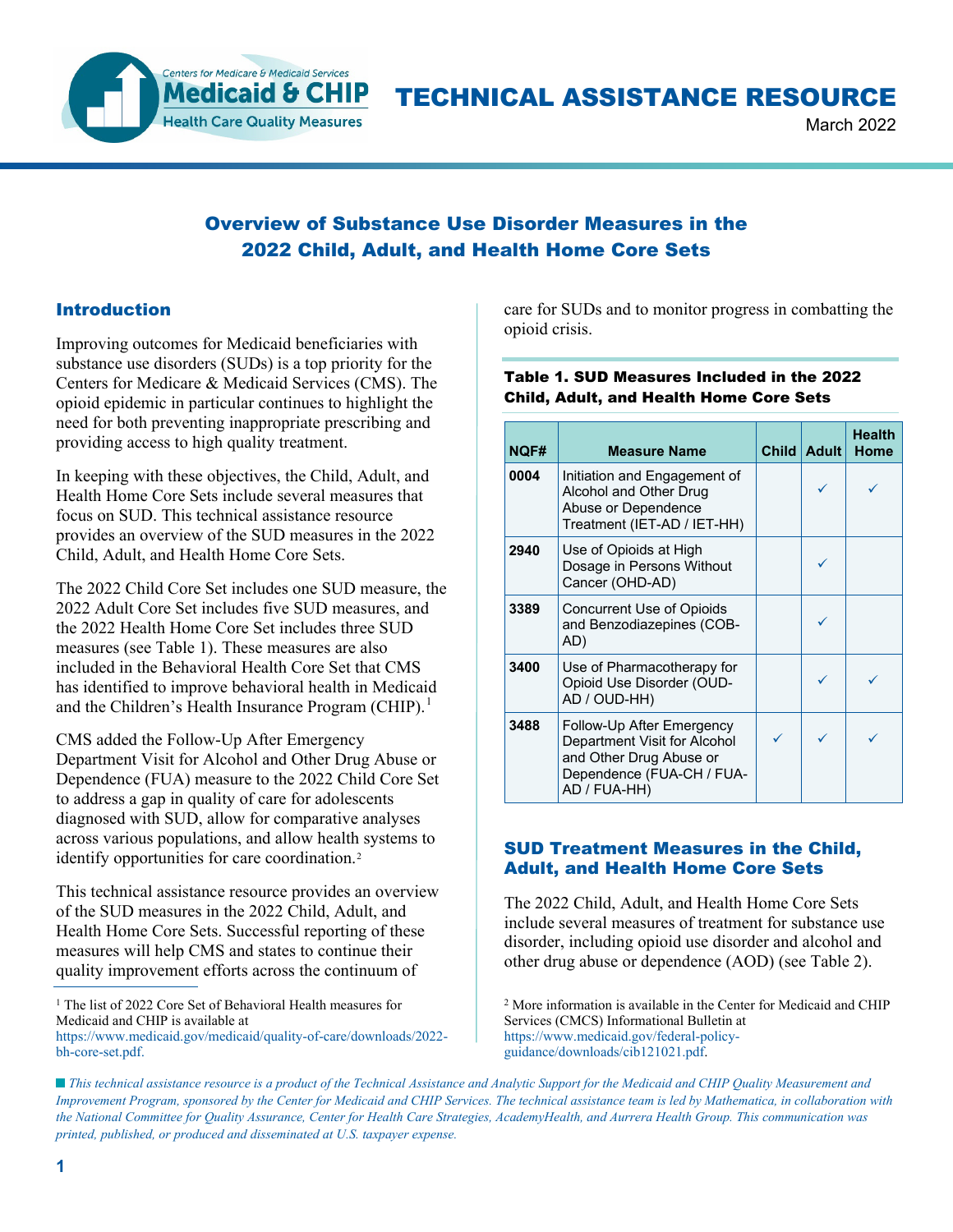|                                                  | <b>IET-AD / IET-HH</b>                                                                                                                                                                                                                                                                                                                                                                                                                                                                                                                                                                                                                                                                                                                                                                                                                                                                                                           | FUA-CH / FUA-AD / FUA-HH                                                                                                                                                                                                                                                                                                                                                                             | <b>OUD-AD / OUD-HH</b>                                                                                                                                                                                                                                                                                                                                                                                                                                                                                                                  |
|--------------------------------------------------|----------------------------------------------------------------------------------------------------------------------------------------------------------------------------------------------------------------------------------------------------------------------------------------------------------------------------------------------------------------------------------------------------------------------------------------------------------------------------------------------------------------------------------------------------------------------------------------------------------------------------------------------------------------------------------------------------------------------------------------------------------------------------------------------------------------------------------------------------------------------------------------------------------------------------------|------------------------------------------------------------------------------------------------------------------------------------------------------------------------------------------------------------------------------------------------------------------------------------------------------------------------------------------------------------------------------------------------------|-----------------------------------------------------------------------------------------------------------------------------------------------------------------------------------------------------------------------------------------------------------------------------------------------------------------------------------------------------------------------------------------------------------------------------------------------------------------------------------------------------------------------------------------|
| <b>Measure steward</b>                           | National Committee for Quality<br>Assurance                                                                                                                                                                                                                                                                                                                                                                                                                                                                                                                                                                                                                                                                                                                                                                                                                                                                                      | National Committee for Quality<br>Assurance                                                                                                                                                                                                                                                                                                                                                          | Centers for Medicare & Medicaid<br>Services                                                                                                                                                                                                                                                                                                                                                                                                                                                                                             |
| <b>Description</b>                               | Percentage of beneficiaries <sup>a</sup> with a<br>new episode of AOD abuse or<br>dependence who received:<br>• Initiation of AOD treatment within<br>14 days of diagnosis<br>Engagement of AOD treatment,<br>$\bullet$<br>defined as engaged in ongoing<br>AOD treatment within 34 days of<br>initiation visit<br>Each rate is stratified by the<br>following AOD diagnosis cohorts:<br>• Alcohol abuse or dependence<br>• Opioid abuse or dependence<br>• Other drug abuse or dependence<br>• Total AOD abuse or dependence                                                                                                                                                                                                                                                                                                                                                                                                    | Percentage of emergency<br>department (ED) visits for<br>beneficiaries <sup>b</sup> with a principal<br>diagnosis of AOD abuse or<br>dependence who had a follow-up<br>visit with a corresponding principal<br>diagnosis for AOD abuse or<br>dependence.<br>Two rates are reported:<br>• A follow-up visit within 30 days of<br>the ED visit<br>• A follow-up visit within 7 days of<br>the ED visit | Percentage of Medicaid<br>beneficiaries ages 18 to 64 with an<br>opioid use disorder (OUD) who filled<br>a prescription for or were<br>administered or dispensed an FDA-<br>approved medication for the<br>disorder during the measurement<br>year.<br>This measure includes a total rate<br>as well as four separate rates<br>representing the following four types<br>of Food and Drug Administration<br>(FDA)-approved drug products:<br>• Buprenorphine<br>• Oral naltrexone<br>• Long-acting, injectable naltrexone<br>• Methadone |
| <b>Index Episode</b><br><b>Start Date (IESD)</b> | The earliest date of service for an<br>eligible encounter between January<br>1 and November 14 with a<br>diagnosis of AOD abuse or<br>dependence                                                                                                                                                                                                                                                                                                                                                                                                                                                                                                                                                                                                                                                                                                                                                                                 | None                                                                                                                                                                                                                                                                                                                                                                                                 | None                                                                                                                                                                                                                                                                                                                                                                                                                                                                                                                                    |
| <b>Numerator</b>                                 | Beneficiaries who received AOD<br>treatment:<br>• Within 14 days of the IESD<br>(Initiation of AOD treatment)<br>• Within 34 days of the initiation<br>event (Engagement of AOD<br>treatment) where:<br>- The beneficiary had an opioid<br>treatment service that bills<br>monthly or a visit that included<br>medication administration<br>(Note: This criterion is only<br>applicable for beneficiaries with<br>an IESD for a diagnosis of<br>opioid abuse or dependence),<br><b>OR</b><br>- The initiation of AOD treatment<br>event was a medication<br>treatment event, and the<br>beneficiary received two or<br>more engagement events, only<br>one of which was a medication<br>treatment event, OR<br>- The initiation of AOD treatment<br>event was not a medication<br>treatment event, and the<br>beneficiary received at least<br>one engagement medication<br>treatment event or at least two<br>engagement visits | Number of ED visits for<br>beneficiaries with a principal<br>diagnosis of AOD abuse or<br>dependence who had a follow-up<br>visit with any practitioner with a<br>principal diagnosis of AOD abuse or<br>dependence:<br>• Within 30 days of the ED visit<br>• Within 7 days of the ED visit                                                                                                          | Beneficiaries with evidence of at<br>least one prescription filled or who<br>were administered or dispensed a<br>FDA-approved medication for OUD<br>during the measurement year                                                                                                                                                                                                                                                                                                                                                         |

## Table 2. Overview of SUD Treatment Measures in the 2022 Child, Adult, and Health Home Core Sets

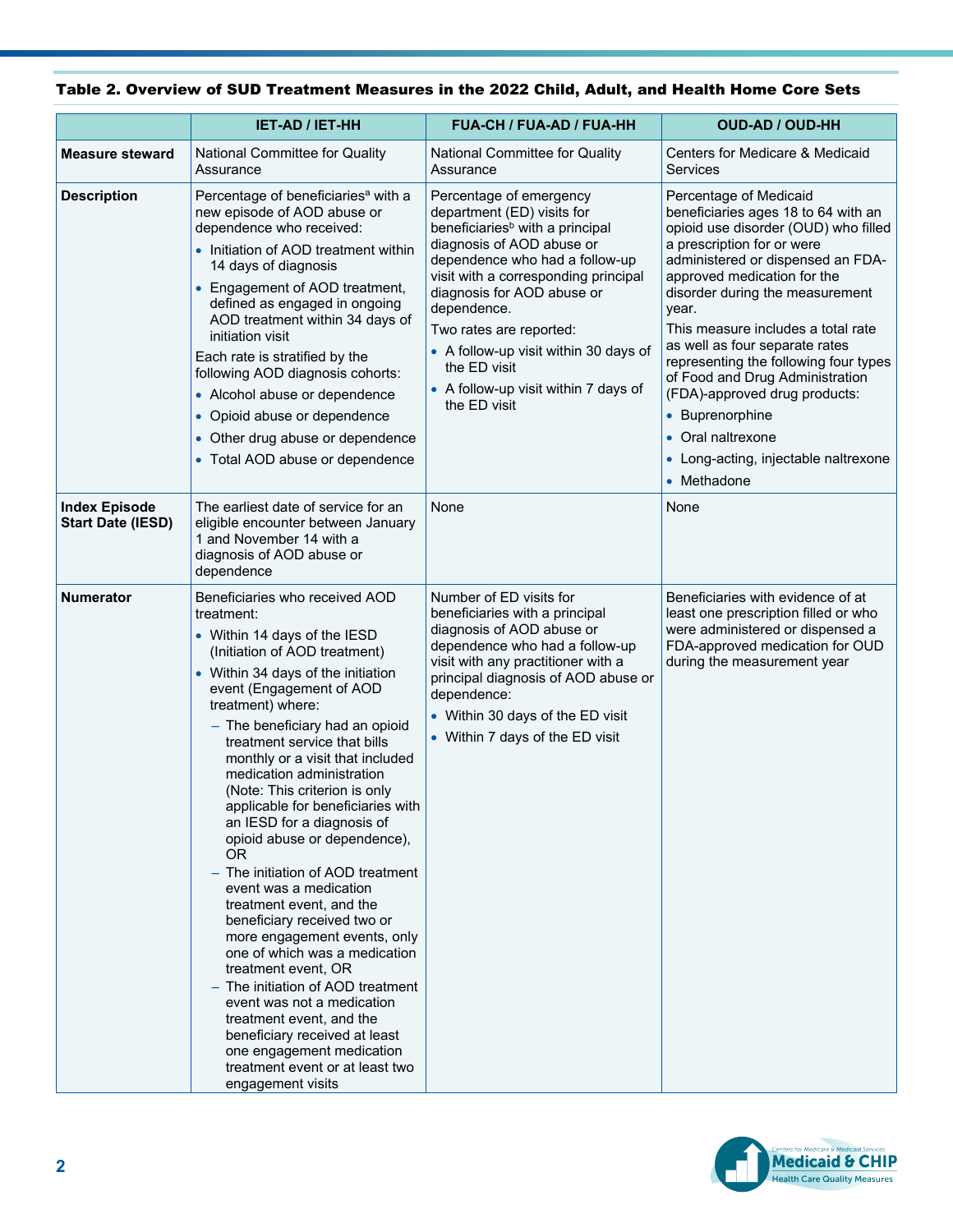|                    | <b>IET-AD / IET-HH</b>                                                                                                                                                                 | FUA-CH / FUA-AD / FUA-HH                                                            | <b>OUD-AD / OUD-HH</b>                                                                                                                                                          |
|--------------------|----------------------------------------------------------------------------------------------------------------------------------------------------------------------------------------|-------------------------------------------------------------------------------------|---------------------------------------------------------------------------------------------------------------------------------------------------------------------------------|
| <b>Denominator</b> | Beneficiaries with a new episode of<br>AOD abuse or dependence.<br>For this measure, a 'new' episode<br>requires a lookback period of 60<br>days where no SUD treatment took<br>place. | ED visits with a principal diagnosis<br>of AOD abuse or dependence.                 | Beneficiaries who had at least one<br>encounter with a diagnosis of opioid<br>abuse, dependence, or remission<br>(primary or other) at any time during<br>the measurement year. |
| <b>Exclusions</b>  | Beneficiaries who use hospice<br>services or who die during the<br>measurement year                                                                                                    | Beneficiaries who use hospice<br>services or who die during the<br>measurement year | None                                                                                                                                                                            |
| Data source        | Administrative or electronic health<br>record                                                                                                                                          | Administrative                                                                      | Administrative                                                                                                                                                                  |

<sup>a</sup> The IET-AD measure is reported for beneficiaries age 18 and older. The IET-HH measure is reported for Health Home enrollees age 13 and older. <sup>b</sup> The FUA-CH measure is reported for beneficiaries ages 13 to 17. The FUA-AD measure is reported for beneficiaries age 18 and older. The FUA-HH measure is reported for Health Home enrollees age 13 and older.

#### Initiation and Engagement of Alcohol and Other Drug Abuse or Dependence Treatment (IET-AD / IET-HH)

The "Initiation and Engagement of Alcohol and Other Drug Abuse or Dependence Treatment" (IET-AD / IET-HH) measure examines the percentage of beneficiaries with a new episode of AOD abuse or dependence who received treatment. This measure includes two rates: one for the initiation of timely AOD treatment and one for the continuation (engagement) of AOD treatment. In addition to the total initiation and engagement rates, the measure is stratified by three diagnosis cohorts: (1) alcohol abuse or dependence, (2) opioid abuse or dependence, and (3) other drug abuse or dependence.

For the 2022 Adult and Health Home Core Sets, guidance was added indicating that states should exclude beneficiaries who die during the measurement year if the state can identify these beneficiaries. The state should attempt to remove these beneficiaries as it determines the eligible population.

#### Follow-up After Emergency Department Visit for Alcohol and Other Drug Abuse or Dependence (FUA-CH / FUA-AD / FUA-HH)

The "Follow-up After Emergency Department Visit for Alcohol and Other Drug Abuse or Dependence" (FUA-CH / FUA-AD / FUA-HH) measure examines the percentage of emergency department (ED) visits for beneficiaries with a principal diagnosis of AOD abuse or dependence who had a follow-up visit with a corresponding principal diagnosis for AOD abuse or dependence. The measure includes two rates: (1) followup within 30 days of the ED visit, and (2) follow-up within 7 days of the ED visit.

The Follow-Up After Emergency Department Visit for Alcohol and Other Drug Abuse or Dependence (FUA) measure was added to the Child Core Set for 2022.

In addition, for all three Core Sets, guidance was added indicating that states should exclude beneficiaries who die during the measurement year if the state can identify these beneficiaries. The state should attempt to remove these beneficiaries as it determines the eligible population.

#### Use of Pharmacotherapy for Opioid Use Disorder (OUD-AD / OUD-HH)

The "Use of Pharmacotherapy for Opioid Use Disorder" (OUD-AD / OUD-HH) measure examines the use of medication-assisted treatment for opioid use disorders to improve understanding of the quality of care across the continuum of care for SUDs. For states that operate a SUD-focused Health Home Program, this measure supports reporting requirements under the Substance Use Disorder Prevention that Promotes Opioid Recovery and Treatment for Patients and Community (SUPPORT) Act.

The measure assesses the percentage of beneficiaries who filled a prescription for or were administered or dispensed a Food and Drug Administration (FDA) approved medication for the disorder during the measurement year. The measure includes a total rate capturing any medication used in the medication-assisted treatment of opioid dependence and addiction as well as four separate rates representing the following types of FDA-approved drug products: (1) buprenorphine, (2) oral naltrexone, (3) long-acting, injectable naltrexone, and (4) methadone.

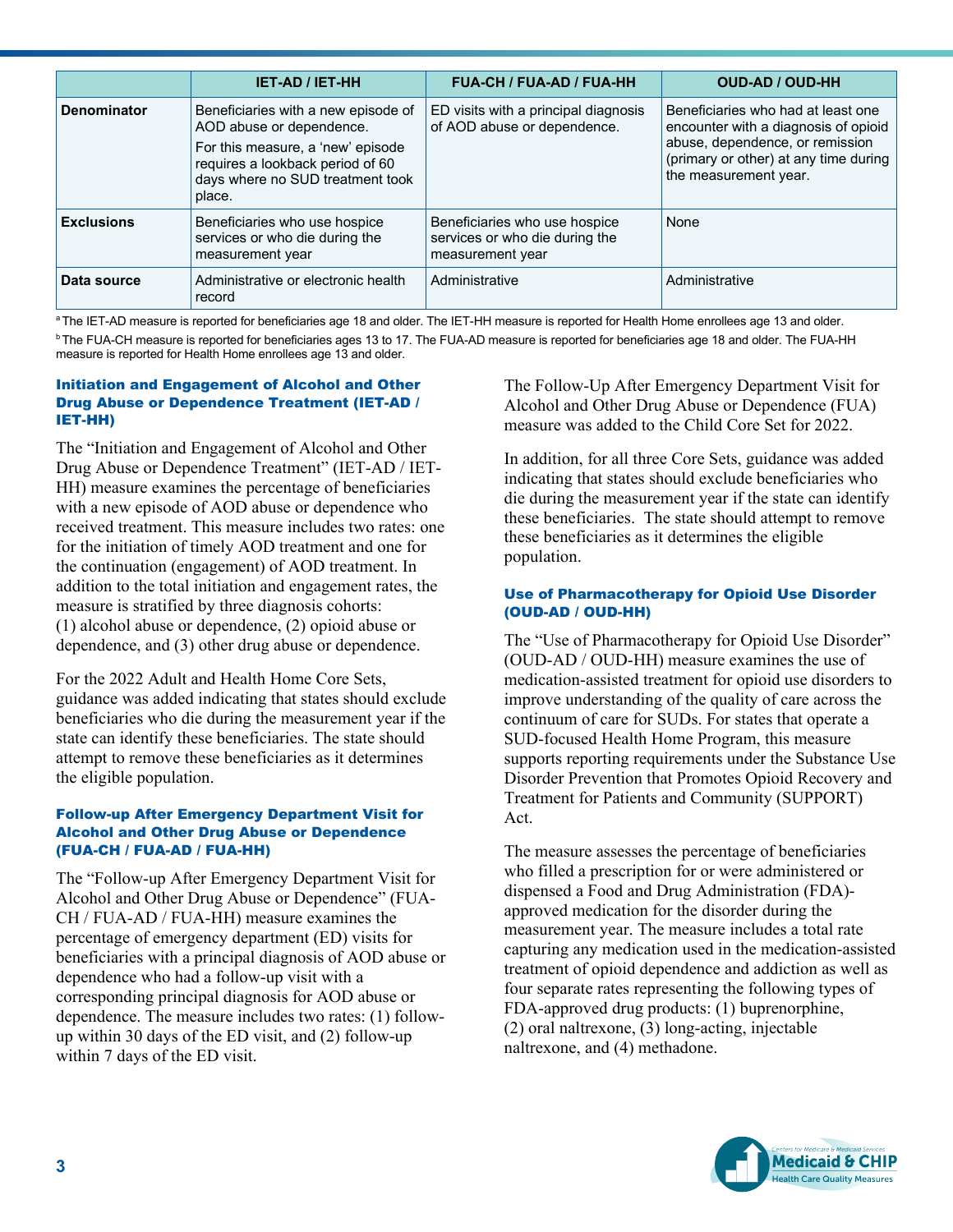For the 2022 Adult Core Set, the measure steward updated the technical specifications for the OUD-AD measure, most notably including:

• Updated value set directory with revised codes for approved pharmacotherapy for Opioid Use Disorder (OUD).

### Opioid Use Measures in the Adult Core Set

As part of CMS's effort to combat the opioid crisis, two Adult Core Set measures assess potentially inappropriate prescribing of opioids: Use of Opioids at High Dosage in Persons Without Cancer (OHD-AD) and Concurrent Use of Opioids and Benzodiazepines (COB-AD) (see Table 3).

#### Use of Opioids at High Dosage in Persons Without Cancer (OHD-AD)

The "Use of Opioids at High Dosage in Persons Without Cancer" (OHD-AD) measure examines the percentage of beneficiaries who were prescribed opioids with a high average daily dosage over a period of 90 days or more, which is a measure of potential overuse and is linked to an increased risk of morbidity and mortality. $3$  For the 2022 Adult Core Set, the measure steward updated the technical specifications for the OHD-AD measure, most notably including:

• Updated exclusion criteria to specify that beneficiaries in palliative care are excluded from the denominator.

#### Concurrent Use of Opioids and Benzodiazepines (COB-AD)

The "Concurrent Use of Opioids and Benzodiazepines" (COB-AD) measure addresses two measurement areas: early opioid use and polypharmacy. This measure examines the percentage of beneficiaries with concurrent use of prescriptions for opioids and benzodiazepines, which is linked to an increased risk of morbidity and mortality. For the 2022 Adult Core Set, the measure steward updated the COB-AD technical specifications, most notably including:

• Updated exclusion criteria to specify that beneficiaries in palliative care are excluded from the denominator.

#### Table 3. Overview of Opioid Use Measures in the 2022 Adult Core Set

|                                          | <b>OHD-AD</b>                                                                                                                                                                                                                                    | <b>COB-AD</b>                                                                                                                                                                      |
|------------------------------------------|--------------------------------------------------------------------------------------------------------------------------------------------------------------------------------------------------------------------------------------------------|------------------------------------------------------------------------------------------------------------------------------------------------------------------------------------|
| <b>Measure</b>                           | <b>Pharmacy Quality</b>                                                                                                                                                                                                                          | <b>Pharmacy Quality</b>                                                                                                                                                            |
| steward                                  | Alliance                                                                                                                                                                                                                                         | Alliance                                                                                                                                                                           |
| <b>Description</b>                       | Percentage of<br>beneficiaries age 18<br>and older who<br>received prescriptions<br>for opioids with an<br>average daily dosage<br>greater than or equal<br>to 90 morphine<br>milligram equivalents<br>(MME) over a period<br>of 90 days or more | Percentage of<br>beneficiaries age 18<br>and older with<br>concurrent use of<br>prescription opioids<br>and benzodiazepines<br>for 30 or more<br>cumulative days                   |
| <b>Numerator</b>                         | Beneficiaries who<br>received prescriptions<br>for opioids with an<br>average daily dosage<br>greater than or equal<br>to 90 MME over a<br>period of 90 days or<br>more                                                                          | Beneficiaries with two<br>or more prescription<br>claims for any<br>benzodiazepine and<br>concurrent use of<br>opioids and<br>benzodiazepines for<br>30 or more<br>cumulative days |
| <b>Denominator</b>                       | Beneficiaries with two                                                                                                                                                                                                                           | Beneficiaries with two                                                                                                                                                             |
|                                          | or more opioid<br>prescription claims,<br>for which the sum of<br>the days' supply is<br>greater than or equal<br>to 15                                                                                                                          | or more opioid<br>prescription claims,<br>for which the sum of<br>the days' supply is<br>greater than or equal<br>to $15$                                                          |
| <b>Index</b>                             | Beneficiary must                                                                                                                                                                                                                                 | Beneficiary must                                                                                                                                                                   |
| <b>Prescription</b><br><b>Start Date</b> | have an index<br>prescription start date<br>between January 1<br>and October 3 of the<br>measurement year<br>and have an opioid<br>episode of 90 days or<br>more                                                                                 | have an index<br>prescription start date<br>between January 1<br>and December 2 of<br>the measurement<br>year                                                                      |
| <b>Exclusions</b>                        | Beneficiaries with a<br>cancer diagnosis,<br>sickle cell disease<br>diagnosis, or in<br>hospice or palliative<br>care                                                                                                                            | Beneficiaries with a<br>cancer diagnosis,<br>sickle cell disease<br>diagnosis, or in<br>hospice or palliative<br>care                                                              |
| Data source                              | Administrative                                                                                                                                                                                                                                   | Administrative                                                                                                                                                                     |



<span id="page-3-0"></span><sup>3</sup> Centers for Disease Control and Prevention. "CDC Guideline for Prescribing Opioids for Chronic Pain." 2019. Available at [https://www.cdc.gov/drugoverdose/prescribing/guideline.html.](https://www.cdc.gov/drugoverdose/prescribing/guideline.html)